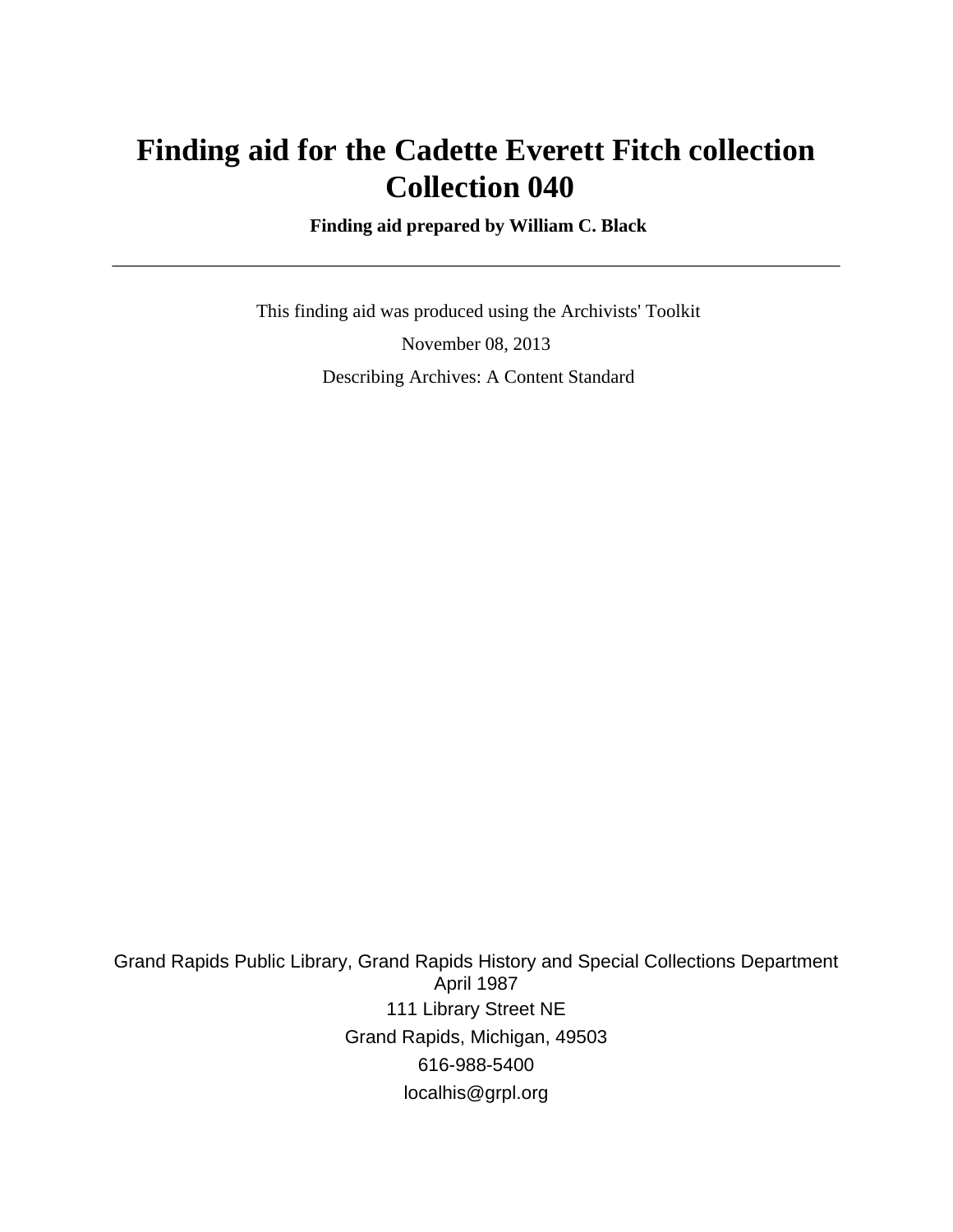# **Table of Contents**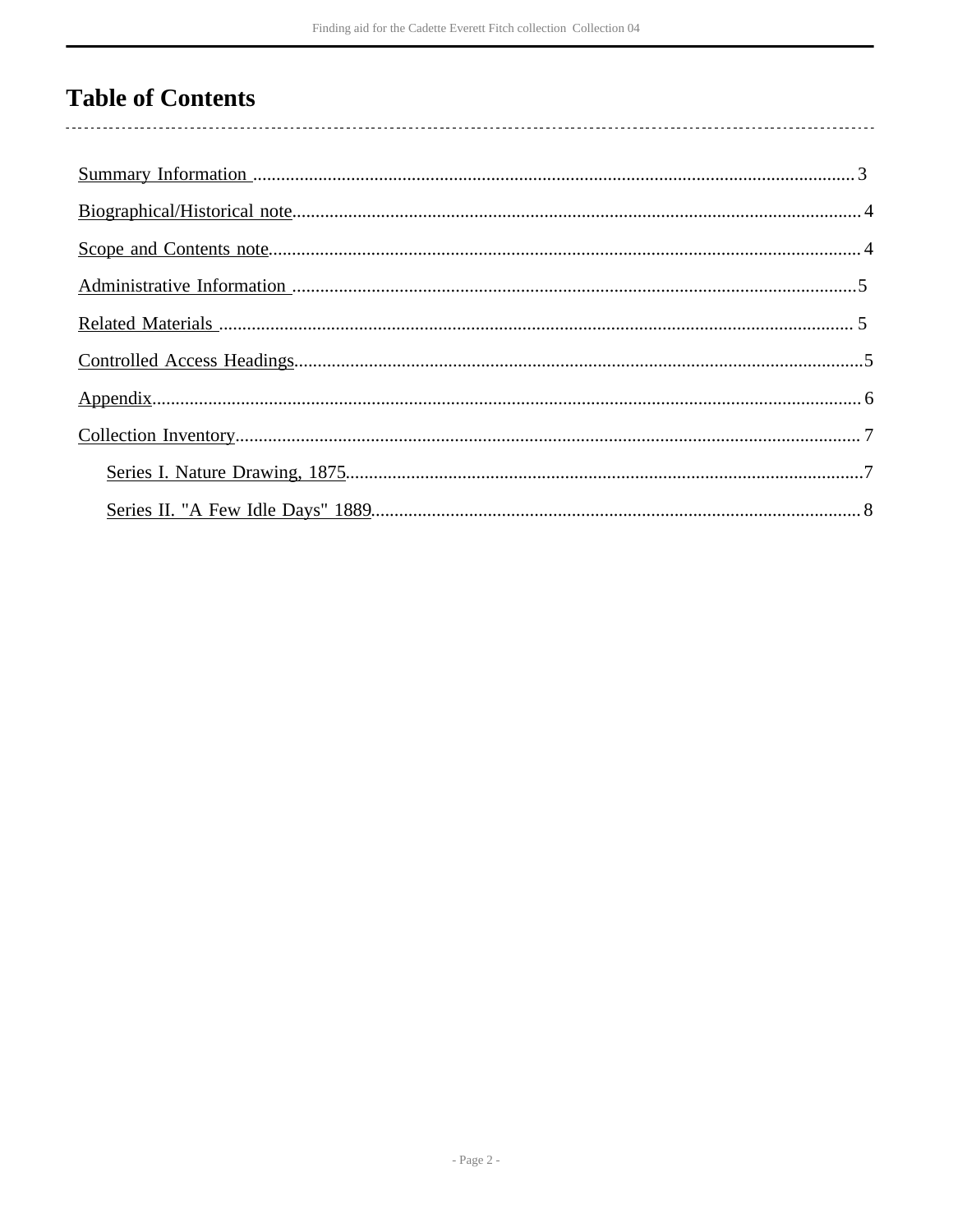# <span id="page-2-0"></span>**Summary Information**

...................................

| <b>Repository</b>       | Grand Rapids Public Library, Grand Rapids History and Special<br><b>Collections Department</b>                                                                                                                                                                                                                                                                                                                                                                                                              |
|-------------------------|-------------------------------------------------------------------------------------------------------------------------------------------------------------------------------------------------------------------------------------------------------------------------------------------------------------------------------------------------------------------------------------------------------------------------------------------------------------------------------------------------------------|
| <b>Creator - Artist</b> | Fitch, Cadette Everett, 1840-1927                                                                                                                                                                                                                                                                                                                                                                                                                                                                           |
| <b>Title</b>            | Cadette Everett Fitch collection                                                                                                                                                                                                                                                                                                                                                                                                                                                                            |
| Date [inclusive]        | 1875-1889                                                                                                                                                                                                                                                                                                                                                                                                                                                                                                   |
| <b>Extent</b>           | 1.21 Linear feet Two boxes                                                                                                                                                                                                                                                                                                                                                                                                                                                                                  |
| Language                | English                                                                                                                                                                                                                                                                                                                                                                                                                                                                                                     |
| <b>Abstract</b>         | Cadette Everett Fitch (1840-1927) was a teacher, artist and community<br>leader. The collection contains sketches by Fitch, illustrating nature and<br>a seven-day boat trip down the Grand River. The drawings detail natural<br>features of the landscape and structures along the river. The journal's<br>written descriptions of the flora and fauna, as well as human activity on<br>the Grand River and in the Grand River Valley, give insight into the area<br>just before the turn of the century. |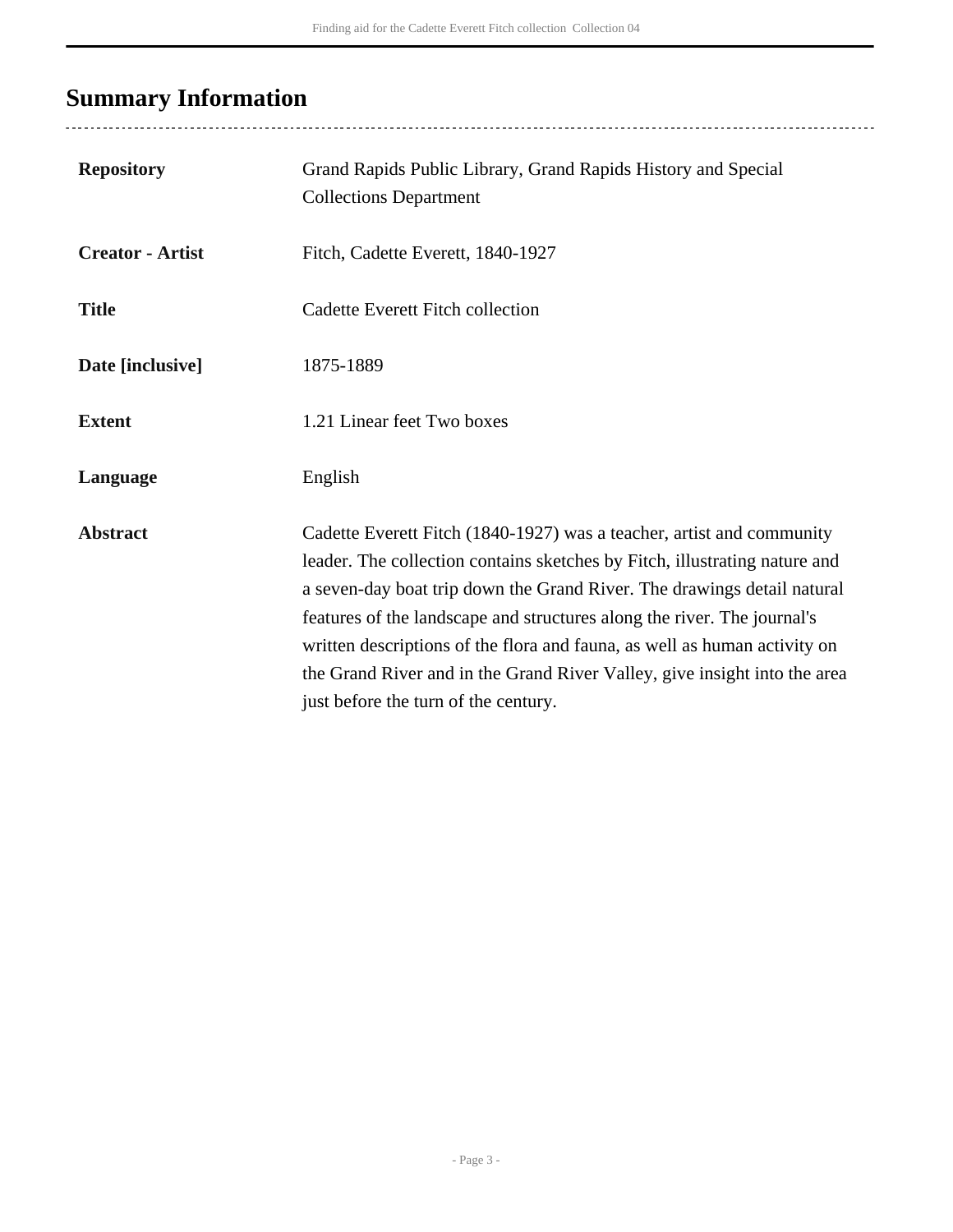## <span id="page-3-0"></span>**Biographical/Historical note**

Cadette Everett Fitch (1840-1927) was the daughter of Franklin Everett, early settler, teacher and historian of the Grand River Valley. A teacher, artist and community leader herself, Cadette Everett married carriage-maker George Clay Fitch in 1863. Their son, George Everett Fitch, accumulated a collection of historic photographs (Collection 18) and published a pictorial history of Grand Rapids in 1925. Cadette Fitch possessed a talent for sketching, as well as an ability to express herself and describe her surroundings. She studied briefly with Grand Rapids artist Marinus Harding [sic, Harting], who was also the instructor of Mathias Alten and other Grand Rapids associated artists of this generation. Outliving her husband by 29 years, Cadette Everett Fitch died at the age of 87.

### <span id="page-3-1"></span>**Scope and Contents note**

This collection contains the remains of a reused booklet "Methods of St[udy?], Agassiz?", that includes thirteen (13) ink drawings either on loose used lined paper, or on the flyleaves, by Cadette Everett Fitch. Subjects illustrated are primarily insects and nature themes. From the notes on the back of the sketches, these appear to have been originally part of a nature notebook of Everett's, which continues to house them. The image on the first flyleaf is inscribed "Mrs. Geo. C. Fitch, Oct. 10th, 1875" (or 1895).

Also part of the Cadette Fitch Collection is an illustrated travel journal "A Few Idle Days". This is a description of a seven-day rowboat trip on the Grand River from Grand Rapids to Grand Haven, taken by Cadette Everett Fitch and her two children George E. and Louise. The trip, begun on September 12, 1889, is said to have been inspired by Mrs. Pennell's account of a trip down the Thames. The handwritten account of the journey includes thirty-one (31) sketches on thirty (30) sheets, including the cover, by Cadette Everett Fitch, of various scenes encountered on the journey.

Accompanying the original material for "A Few Idle Days' are: A photocopied usage copy of the travel journal, to limit the handling & destruction of the original material. 8x10 Copy photographs of 13 of the drawings.

The images in this collection are good descriptions of the Grand River Valley before 1900. The drawings detail natural features of the landscape and structures along the river. The journal's written descriptions of the flora and fauna, as well as human activity on the Grand River and in its valley, give insight into the area, just before the turn of the century.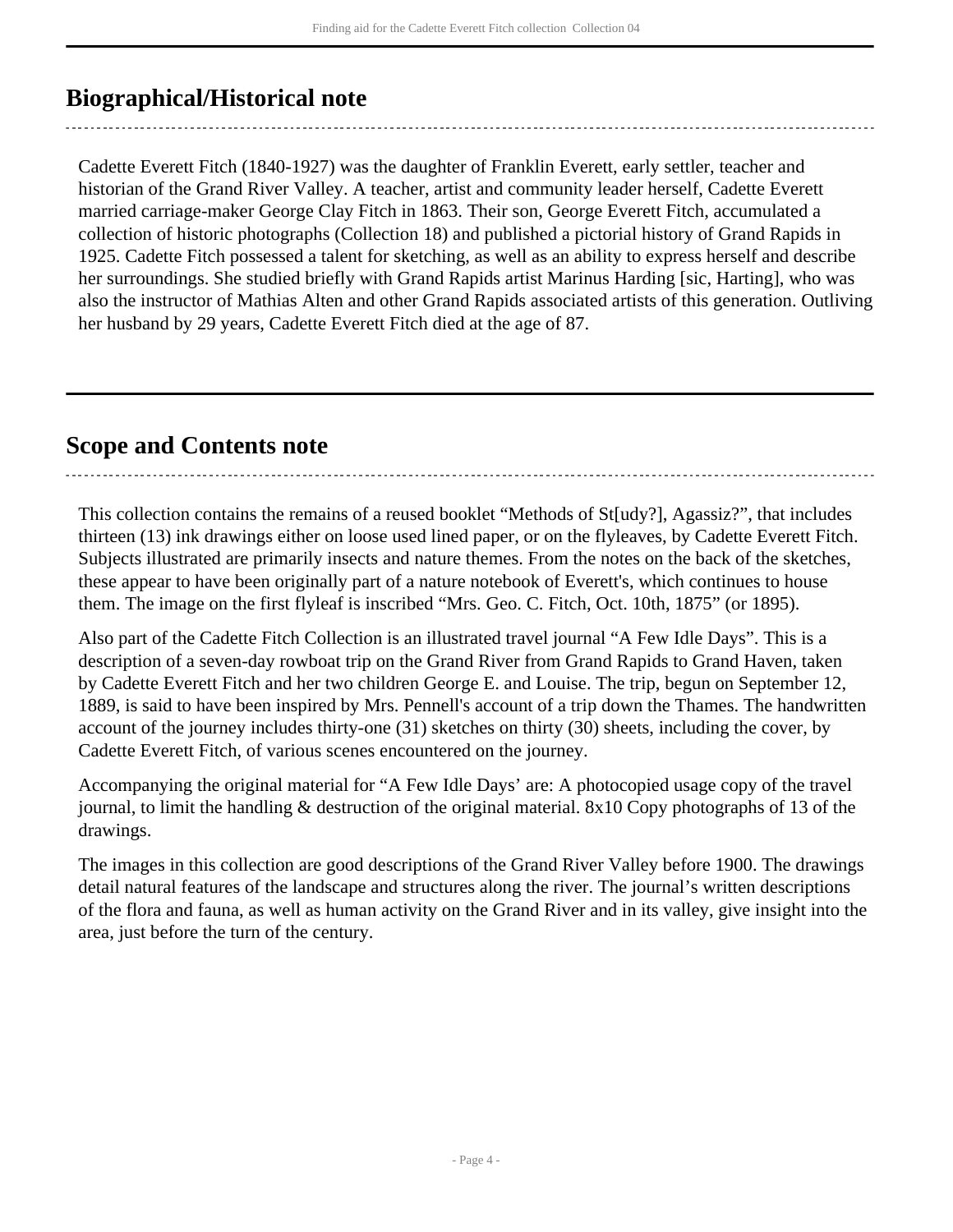## <span id="page-4-0"></span>**Administrative Information**

### **Publication Information**

Grand Rapids Public Library, Grand Rapids History and Special Collections Department April 1987

#### **Immediate Source of Acquisition note**

Cadette E. Fitch, 1927; accession number 00.000; old collection F7:A9

### <span id="page-4-1"></span>**Related Materials**

#### **Related Archival Materials note**

Collection 141, the Grand Rapids Historical Society Collection, contains negatives which correspondence to these images, probably made from the originals, for an article for a Society publication. These negatives have now been added to the Copy Negatives database, using a 141 number. The box containing the negatives, 141-10.5, has been placed with the copy negatives

Collection 094. An additional 86 illustrations believed to be by Cadette Fitch are found in the Richmond Family Collection, #094. A few of those drawings are dated, ranging from 1873-1876.

### <span id="page-4-2"></span>**Controlled Access Headings**

### **Geographic Name(s)**

- Grand Rapids (Mich.) -- History -- 19th Century
- Grand River (Mich.) -- Pictorial works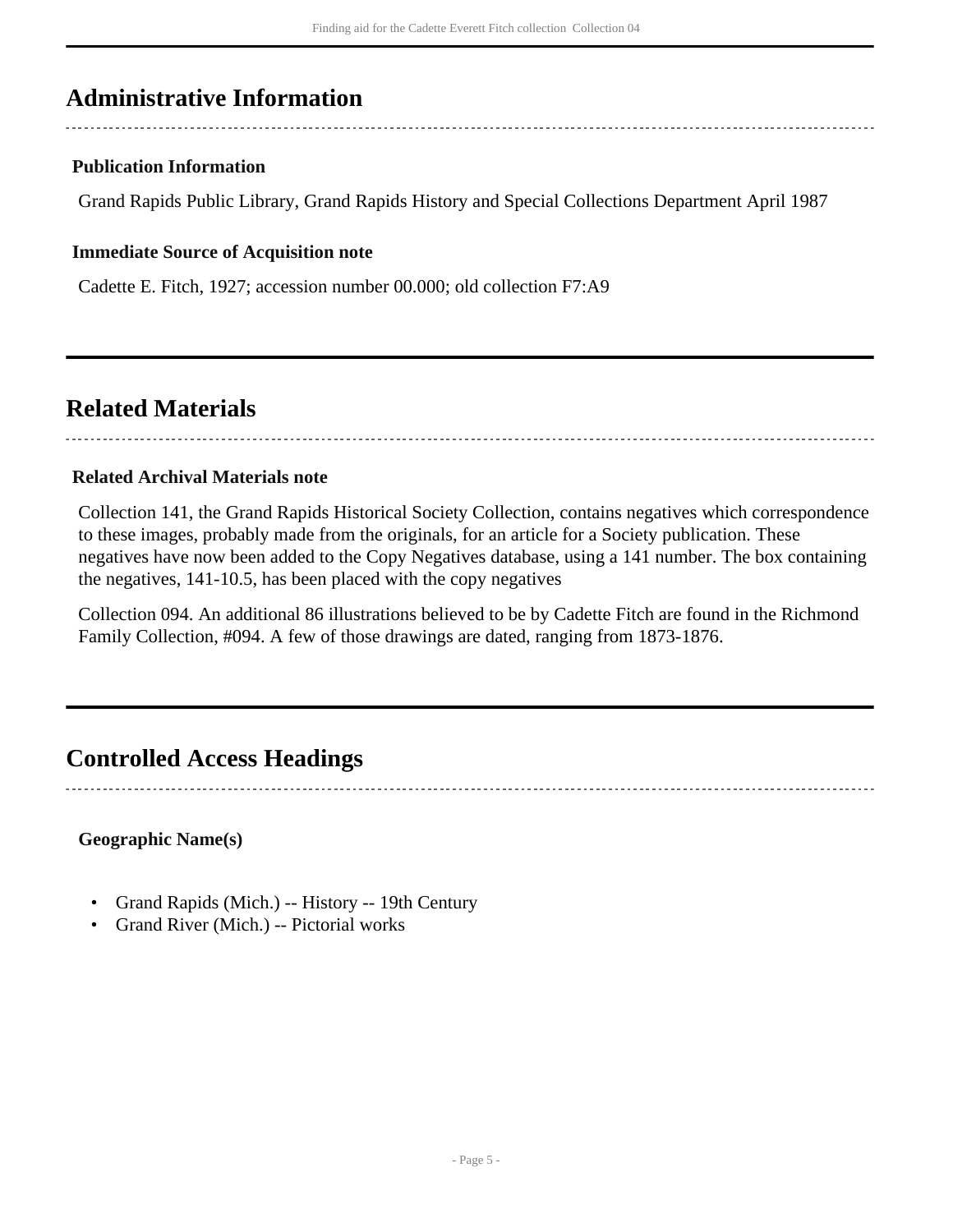# <span id="page-5-0"></span>**Appendix**

Notes on the Cadette Fitch illustrations in the Richmond Family Collection (094)

86 illustrations have been found in the Old Collection materials, with the accession number R3:A9.8 for Rebecca Richmond.

Review of these items show two with initials "CEF." Others of these illustrations are similar to the drawings in Collection 040. This album of drawings has now been attributed to Fitch, based upon this information. This album has been processed as part of the Richmond Family Collection, Coll. 094, and also includes illustrations attributed to Rebecca Richmond.

The Fitch illustrations in the Richmond Family Collection include some travel sketches of Michigan scenes, but also include items identified for New England, and others that appear to be European. These are created in various types of media/support, including pencil on paper, watercolors on paper, and oil on canvas. A few of these drawings are dated, ranging from 1873-1876. To view these items, see Collection 094, Box 11. A rough inventory is available.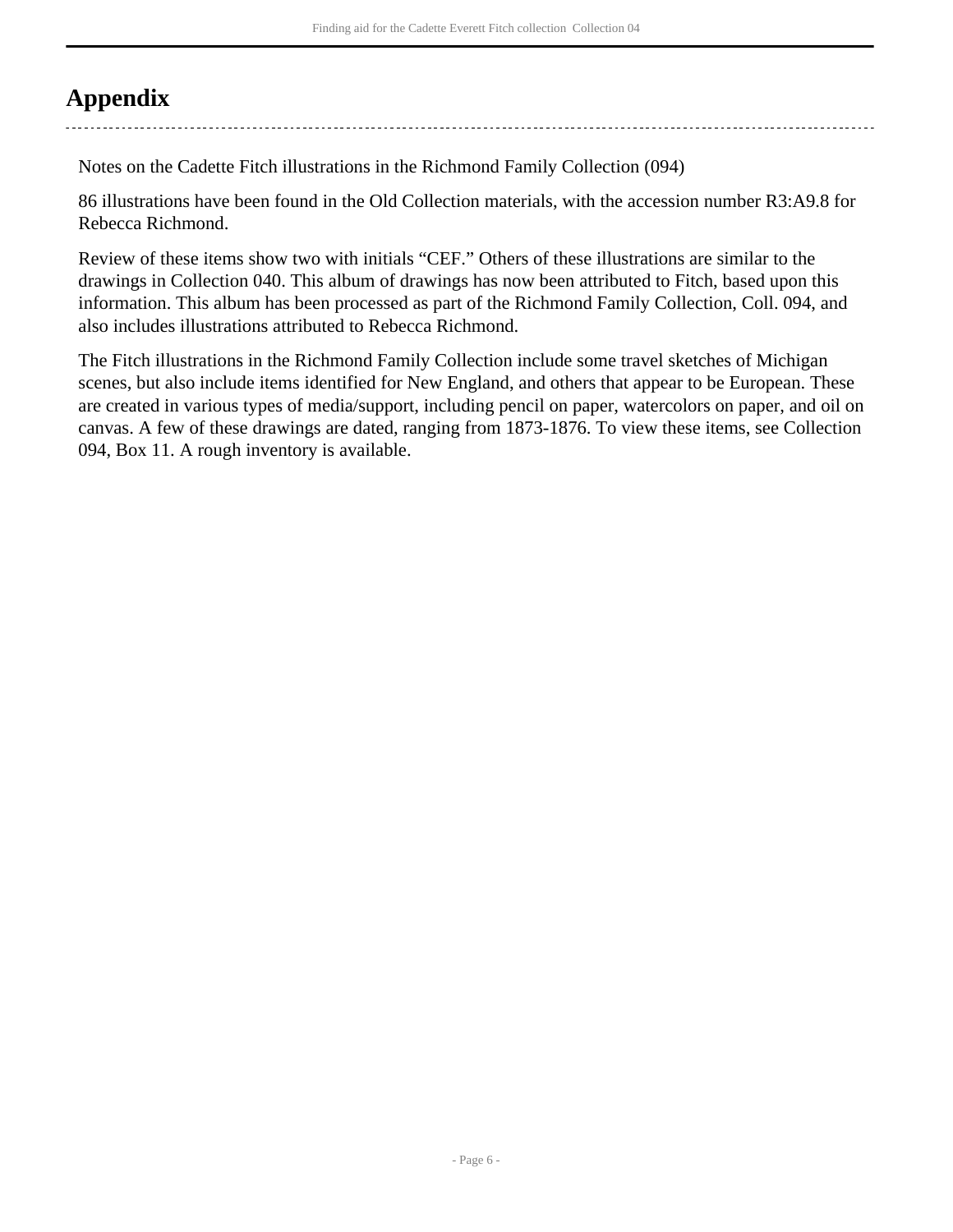## <span id="page-6-0"></span>**Collection Inventory**

#### <span id="page-6-1"></span>**Series I. Nature Drawing, 1875**

|                                                                          | <b>Box</b> | <b>Folder</b> |
|--------------------------------------------------------------------------|------------|---------------|
| Usage Photocopies.                                                       |            |               |
| Originals. Please use the photocopies above instead of the originals, to |            | 4             |
| protect the important historical items.                                  |            |               |

#### **Scope and Contents note**

Note: A red buckram notebook, with a white label "Methods of [Study?] .. Agassiz?" contains the Old Collection number F7:A9.2 on the front fly leaf. Most of the pages have been cut from the notebook. Perhaps this was done by Cadette Fitch herself when she reused the notebook and paper for sketches. Or, perhaps this was done at some later date. In 1999, 13 images in total were found here. Three are still on the pages that are part of the notebook, Items [1] and [2] on the front two flyleaf pages, and Item [13] on the back flyleaf. The other 10 items are done on scrap paper of various sizes, perhaps taken from the pages cut from the notebook. All of the numbers given here have been assigned by staff, and are written in pencil on the items. The images are generally described below, though no attempt has been made to transcribe the fragments of original written content on the scraps used for these illustrations.

1. Front Flyleaf = [Insects in spider web on plant] Inscribed "Mrs. Geo. C. Fitch, Oct. 10th, 1875."

2. Second front flyleaf [Dragonfly(?)]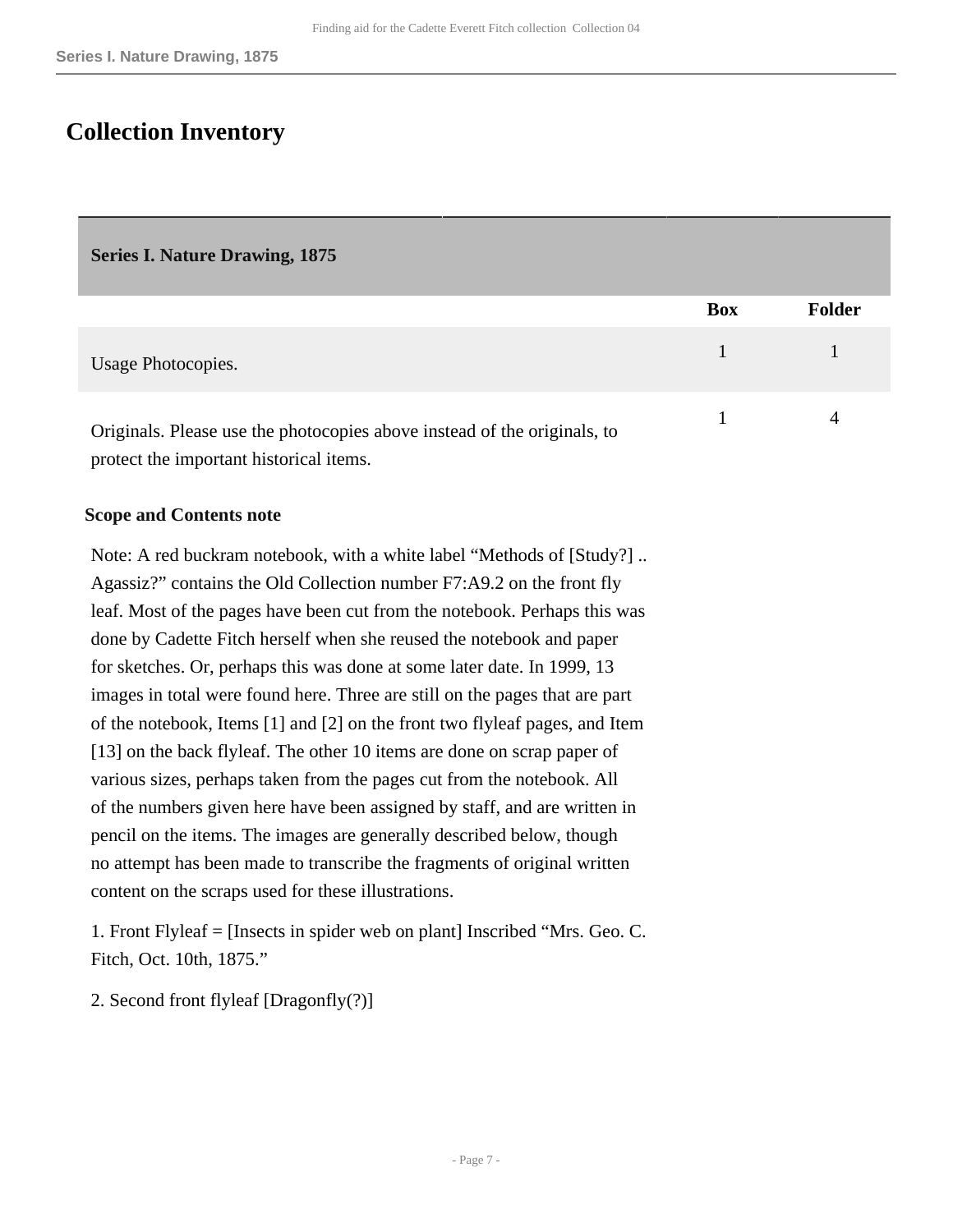### 13. Back flyleaf – [Spider]

Loose items

- 3. "From the Shore of Lake Michigan"
- 4. [Butterfly]
- 5. [Insect ; cricket(?)]
- 6. [Insect ; fly(?)]
- 7. [Insect]
- 8. [Insect ; dragonfly]
- 9. [Crab]
- 10. [Caterpillar on branch]
- 11. [Insect in natural scene]
- 12. [4 insects]

### <span id="page-7-0"></span>**Series II. "A Few Idle Days" 1889**

|                                                               | <b>Box</b>   | <b>Folder</b>  |
|---------------------------------------------------------------|--------------|----------------|
| <b>Usage Photocopies</b>                                      | $\mathbf{1}$ | $\overline{2}$ |
| <b>Scope and Contents note</b>                                |              |                |
| Illustration pages:                                           |              |                |
| [1] Cover ill. "A Few Idle Days".                             |              |                |
| $[2]$                                                         |              |                |
| $[3]$                                                         |              |                |
| [8] [Settlement with bridge] or [Mills, trestle & river folk] |              |                |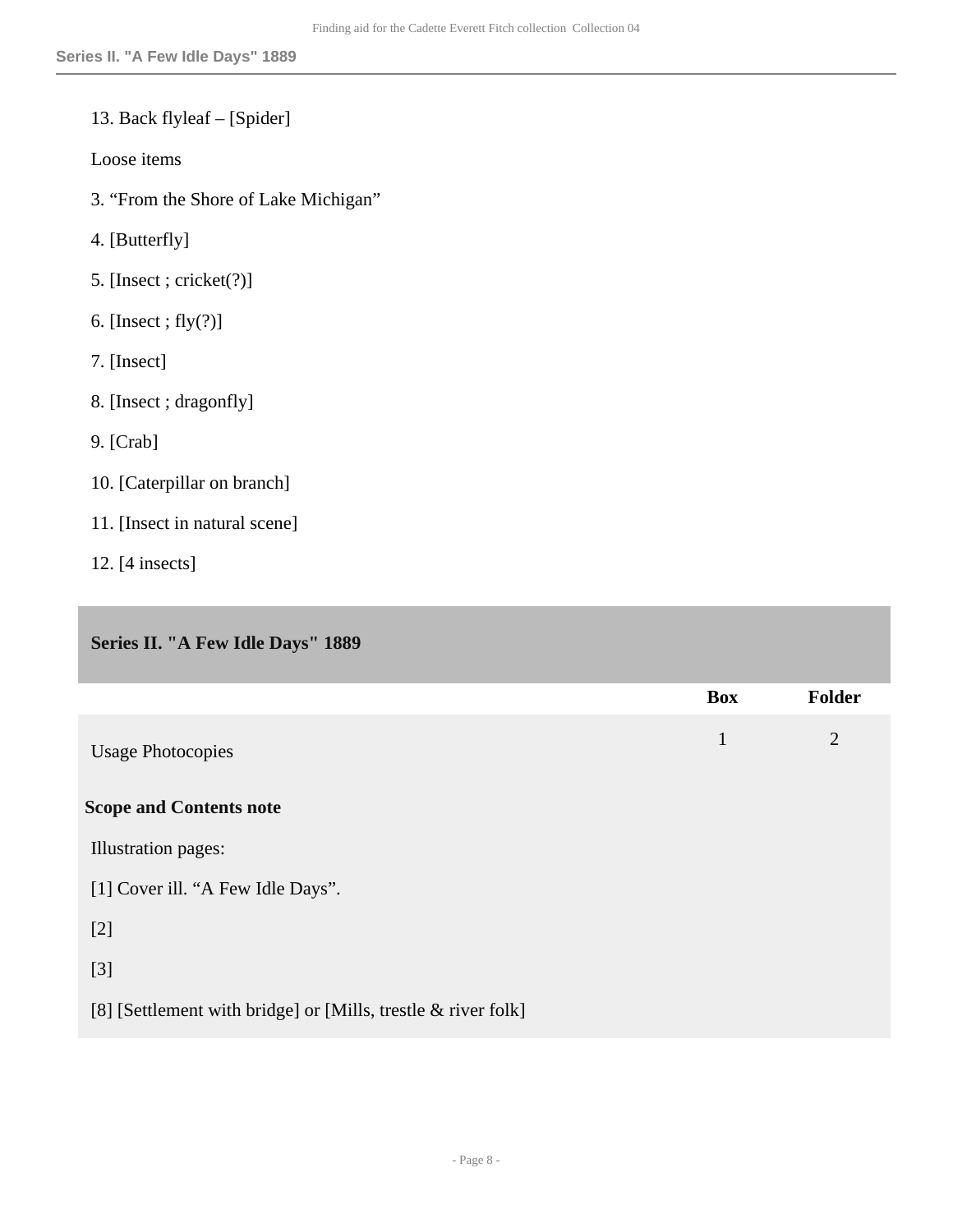```
[11] [Plaster factory] or [Plaster bed]
```
[12]

```
[13] [Bridge supports(?)]
```
[15] [Bridge]

[16] [Person in boat, person standing on bank at end of boat]

[18] [Grandville resort(?)]

[19]

[20]

```
[21][Woman w parasol, seated on bank ...]
```
[23] [Settlement from hill top]

[24]

[25]

[28]

[32]

[40] 2 small images

[42]

[43]

[44] [Logging or lumber mill(?)]

[48] [Lake Michigan(?)]

[50] [Grand Haven(?)]

```
[52] [Culter(?) House]
```
[54] {House w wood walk path]

[56] [Lake Michigan & warf(?)]